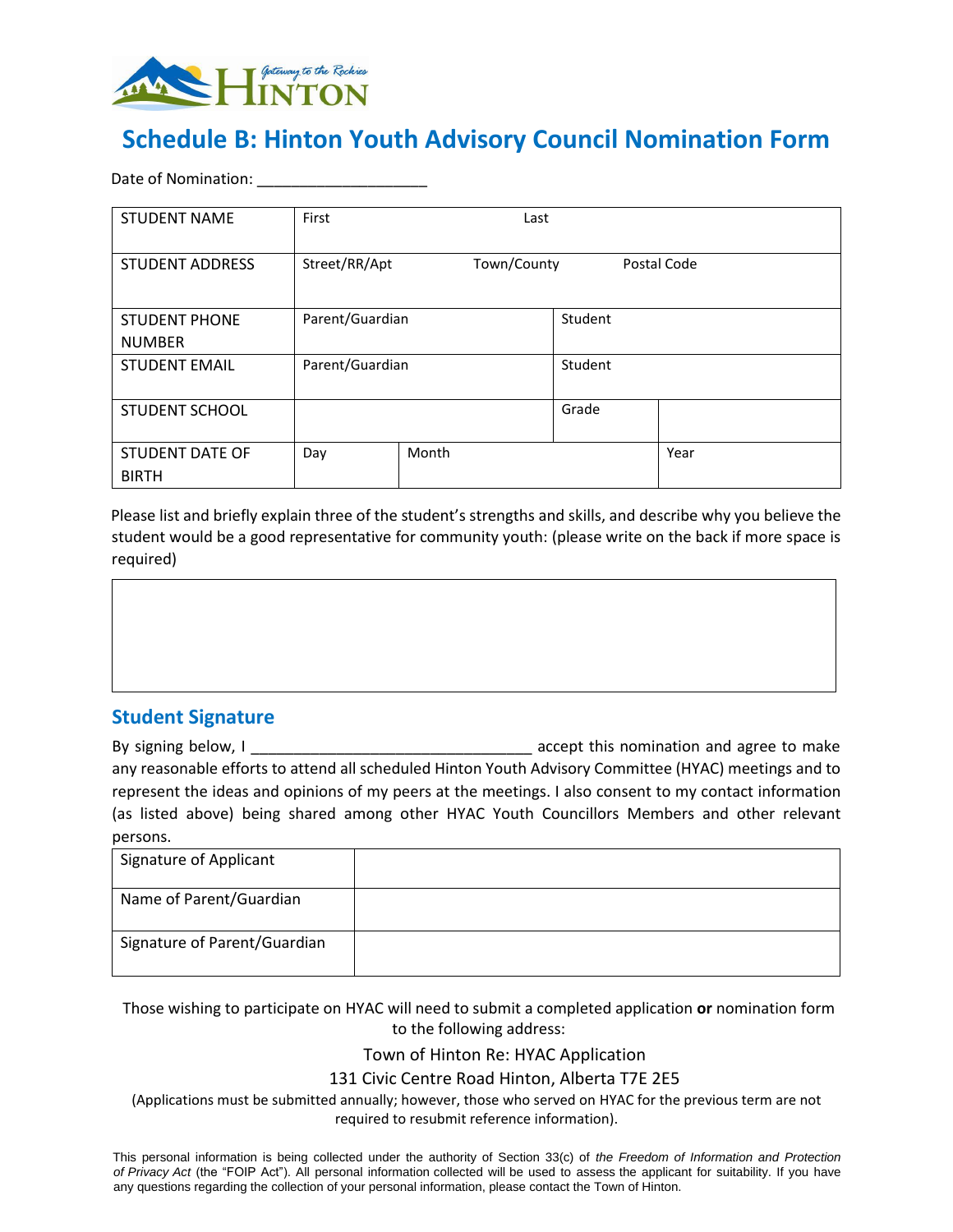

## **Nominator Information**

#### **Nominator Information:**

| <b>NOMINATOR NAME</b>                   | First   | Last   |
|-----------------------------------------|---------|--------|
| <b>NOMINATOR PHONE</b><br><b>NUMBER</b> | Daytime | Mobile |
| <b>NOMINATOR EMAIL</b>                  |         |        |

Relationship to student: \_\_\_\_\_\_\_\_\_\_\_\_\_\_\_\_\_\_\_\_\_\_\_\_\_\_\_\_\_\_\_\_\_\_\_\_\_\_\_\_\_\_\_\_\_\_\_\_\_\_\_\_\_\_\_\_\_\_\_\_\_\_\_\_

Number of years you have known the student: \_\_\_\_\_\_\_\_

Please list and briefly explain three reasons you believe the candidate would be a good choice as a member of HYAC and provide a list of three strengths/skills of the applicant as well as leadership abilities and/or relevant experience.

By signing below I nominate **Example 20** and a significant to HYAC and agree that they are a suitable candidate. To the best of my knowledge, the individual named above will make a reasonable effort to attend scheduled HYAC meetings and represent their peers.

Signature: \_\_\_\_\_\_\_\_\_\_\_\_\_\_\_\_\_\_\_\_\_\_\_\_\_\_\_\_\_\_\_\_\_

| Date: |
|-------|
|-------|

This personal information is being collected under the authority of Section 33(c) of *the Freedom of Information and Protection of Privacy Act* (the "FOIP Act"). All personal information collected will be used to assess the applicant for suitability. If you have any questions regarding the collection of your personal information, please contact the Town of Hinton.